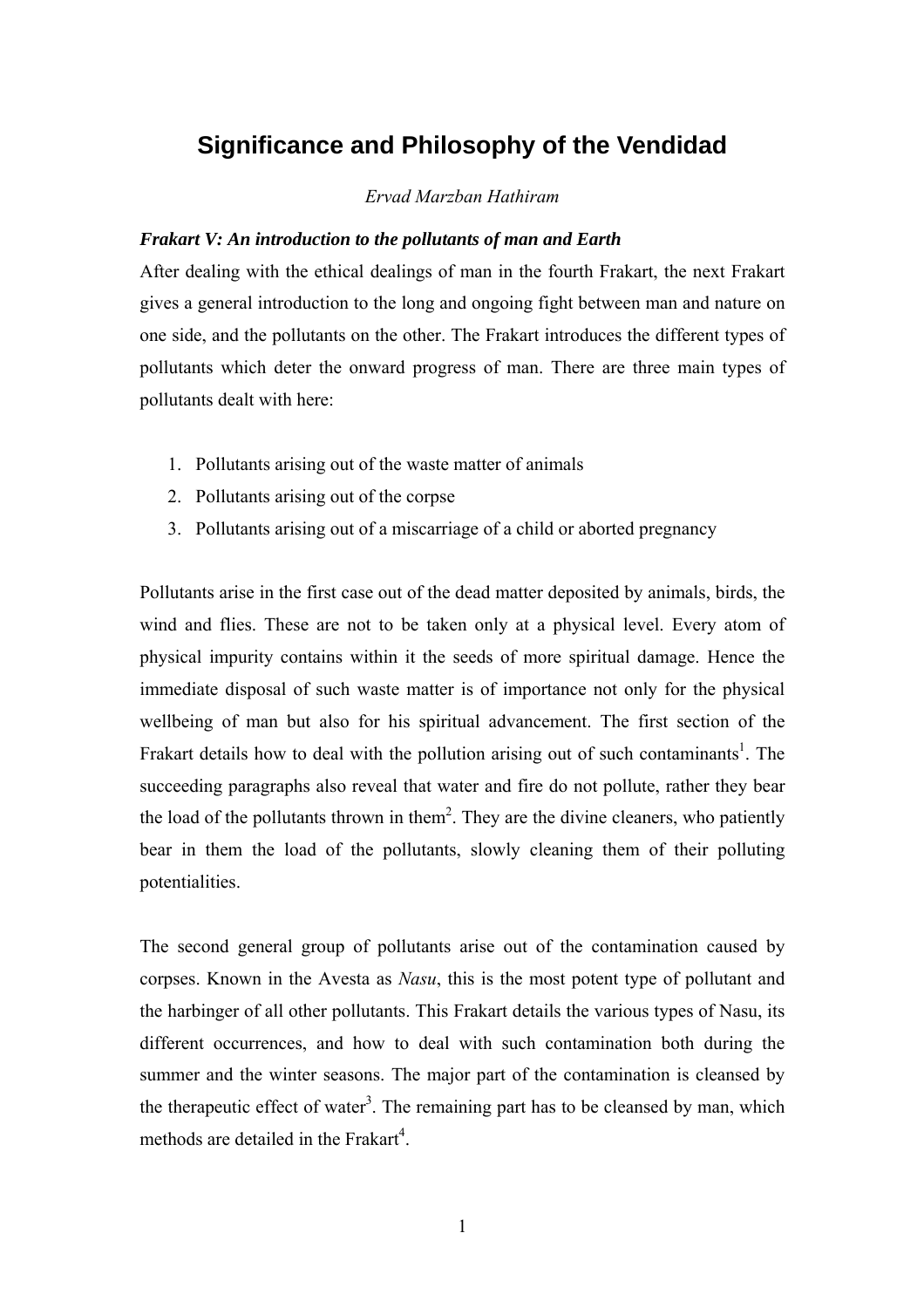The third group of contaminants arise out of a miscarriage or terminated pregnancy. The spiritual contamination that this causes gives great support to the Nasu pollutants and put a brake on the onward progress of man. This is dealt with in the last section of the Frakart.

#### *Frakart VI: The primary pollutant – Nasu*

The sixth Frakart deals with the primary pollutant – Nasu. What is Nasu? When any living object ceases to exist, that is, it stops breathing the divine breath of the Creator, it dies. Once it dies, the physical body, or the shell starts decomposing at an alarming rate. The body, which once housed the divine bodies and the Urvan, is now vacated by them, and the decomposing nature attracts the evil Angra Mainyu, in the form of one of his chief assistants – Druj Nasu. The contaminating influence of this evil soon begins spreading its tentacles beyond the dead body. Soon, articles of daily use, which were used by the deceased also get contaminated by the Nasu. At this point, if any of the living were to touch these objects or take them for their own use, the contamination would spread even further. Hence it is necessary to make proper arrangements to take care of this contamination. The contents of the sixth Frakart reveal how to handle these concerns.

#### *Frakart VII: Further details of Nasu and how to tackle it*

The seventh Frakart is a continuation of the issues handled in the sixth Frakart. As mentioned earlier, a major part of the Nasu arising out of corpses is handled by nature's agencies like the Sun, the Water and the Wind. The responsibility of cleaning the remaining miniscule part is given to man. This Frakart gives, in considerable detail, the diverse categories of Nasu that arise when different types of people and animals die. For each such instance, there are diverse methods given for ensuring that the spread of contagion is limited solely to the dead body and does not spread to the living. The effect the death of say, an *Athravan* – a priest has on his family, the neighbours, the entire community and the area is covered in minute detail. Depending on the way in which the deceased person lived, the attack of Nasu varies accordingly. Hence for each of these different scenarios, the rate of contagion and the severity of the attack vary widely. These issues are covered in the 79 paragraphs of this Frakart.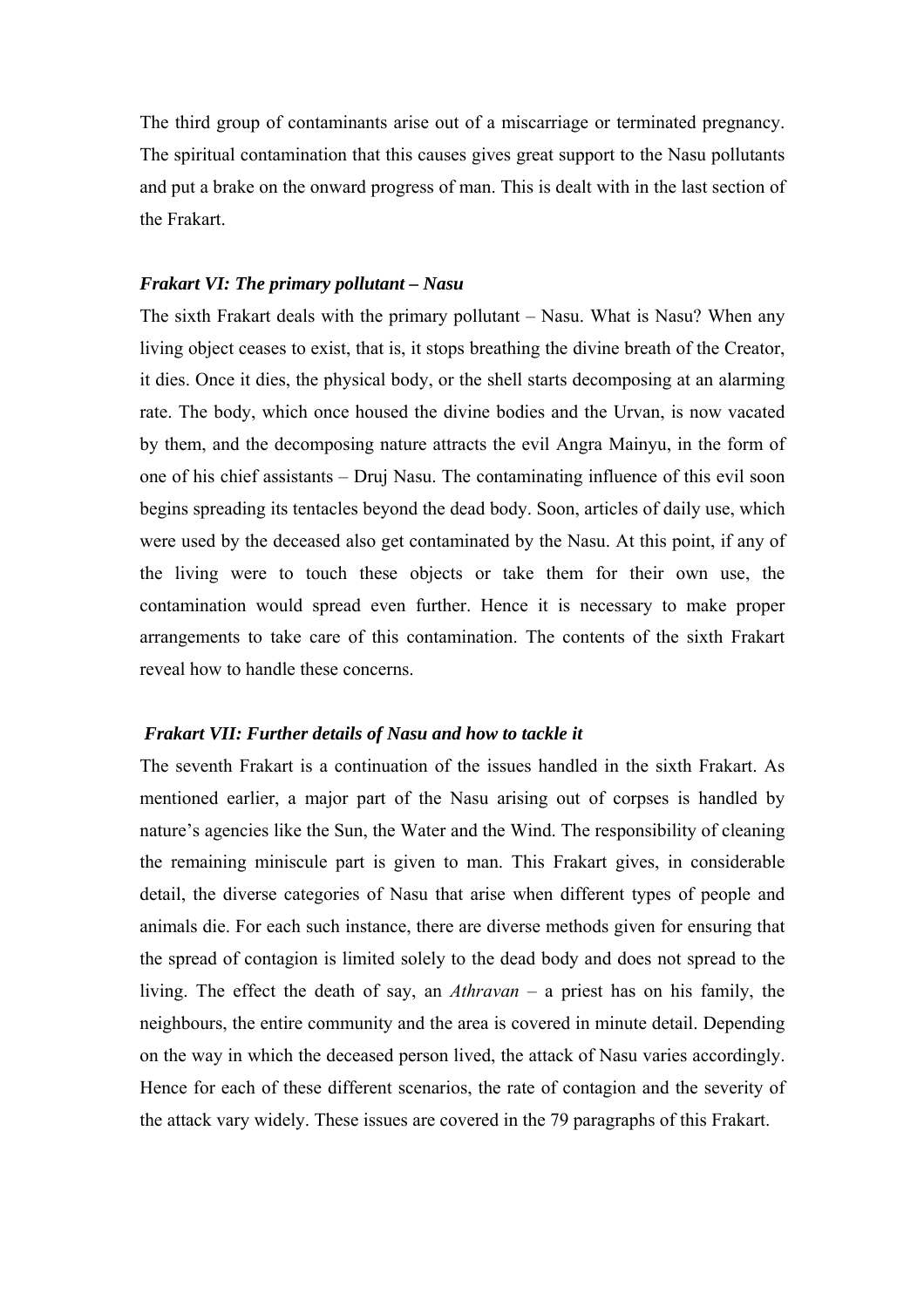#### *Frakart VIII: Further details of Nasu; general cleansing methods*

The eight Frakart continues the contents of the previous two Frakarts giving even more detailed descriptions of the malevolent effects of Druj Nasu on man, the Earth and their slow but onward march to Frašōkereti. The Frakart reveals the different ways of disposing the bodies of men, the care to be taken by those charged with the disposal, and effect of carrying the corpse by living men and how they should cleanse themselves after that. The deleterious effects of burial of bodies are once again emphasised. The Frakart also deals with the cleansing properties of water and fire, but lays down strict conditions for their use.

The Frakart also begins giving the details of the various cleansing methods to be used by men who come into contact with different kinds of Nasu.

#### *Frakart IX: Cleansing Nasu through the Bareshnum*

The ninth Frakart contains the details of the Bareshnum ceremony. The Bareshnum is the highest purificatory ceremony of the Zoroastrian religion. It is sometimes also referred to as the *Bareshnum-i-noh-shab* – 'the Bareshnum of nine nights' since that is the period of time it takes for the entire process to complete. The word Bareshnum is derived from the Avesta root '*bareshnu'* meaning 'top, head', since the process of cleansing starts from the head and moves down the body.

The Bareshnum is the foundation of all ritual in the religion, since no inner liturgical ceremony can be done unless the Priest has a current Bareshnum. In the absence of the Bareshnum, the *Nirangdin* ceremony cannot be performed and without *Nirangdin* there can be no consecrated *Nirang*, which is the cornerstone of all other religious ceremonies. Hence the continuity of a priest's Bareshnum is of vital importance to the preservation of the religion itself.

According to the Avesta, the human body is composed of nine parts, divided into three groups of three bodies each as under:

#### **The constitution of man**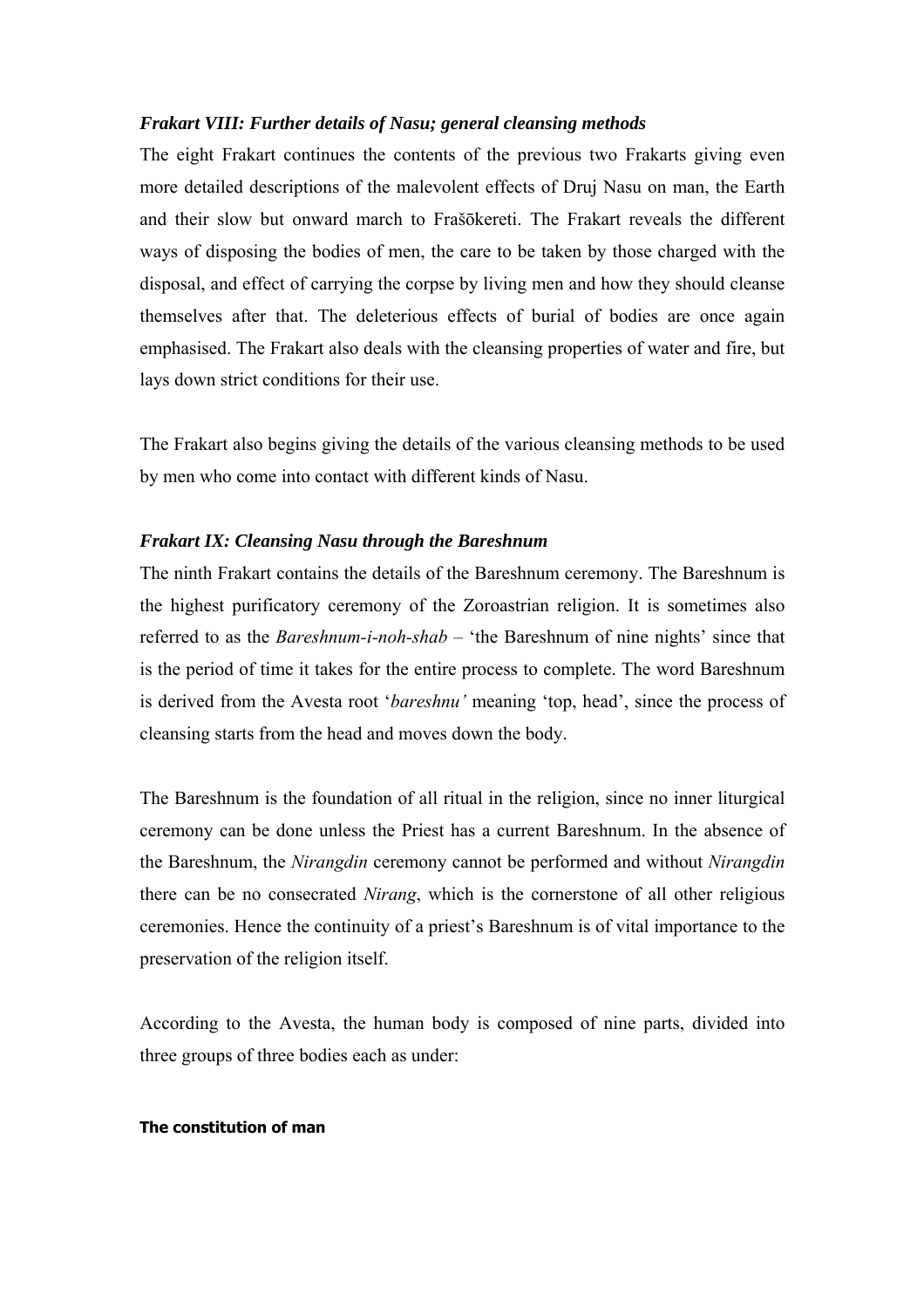| Group           | Body name       | Meaning                                                    |
|-----------------|-----------------|------------------------------------------------------------|
| <b>Physical</b> | Tanu            | Physical body, skeletal structure                          |
|                 | Gaetha          | <b>Internal organs</b>                                     |
|                 | Azde            | Fluid bodies, blood, etc.                                  |
| Ultra-physical  | <b>Keherp</b>   | Subtle body containing the 16 energy<br>centres - Chakhras |
|                 | Ushtan-aap      | Life breath                                                |
|                 | Tevishi         | <b>Emotions body</b>                                       |
| <b>Divine</b>   | Urvan           | Soul, Ruvan                                                |
|                 | <b>Baodangh</b> | <b>Divine Wisdom</b>                                       |
|                 | Fravashi        | <b>Implicit Obedience</b>                                  |

Man is composed of *Anasers* - the divine building blocks of Nature. The Anasers are composed of two basic elements – the Good Element, called *Gava*, and the Non-good element, called *Dravaao*. The Earth is constantly being bombarded with various types of radiations. The Avesta categorises these radiations into two main types – Asere Roshni – the good, beneficent blessings arising out of the work of Ahura Mazda and His Amesha Spentas and Yazatas; and Asere Tariki – the evil, malevolent radiations that descend on the Earth as an attempt of Angra Mainyu to disrupt the smooth progress of the creations of Ahura Mazda.

When the composition of a man's body is such that the Anasers have more of Gava than Dravao, his body attracts the good waves - Asere Roshni. When there is a preponderance of Dravao over Gava in the body, the man attracts the bad waves.

However, even in the case of a man who has more Gava components than Dravao, there is another event which occurs which is known as *Khiza* – the Principle of Gradual Deterioration. Khiza implies the gradual decay of any matter on this earth. For example, a clean handkerchief put in a sterile, clean room after some time gets dirty, or yellow. This process whereby matter of all types passes through a form of constant decay is known as Khiza and occurs because the Earth itself is made up of good and evil. Thus is the case of that man whose Gava component is higher than the Dravao, even this component faces the innate pollution which the Earth gives out, and this Khiza causes his Gava to decline.

We have seen the unique position of the man. A true man is one whose Gava component is of the highest calibre and whose Dravao component is miniscule, and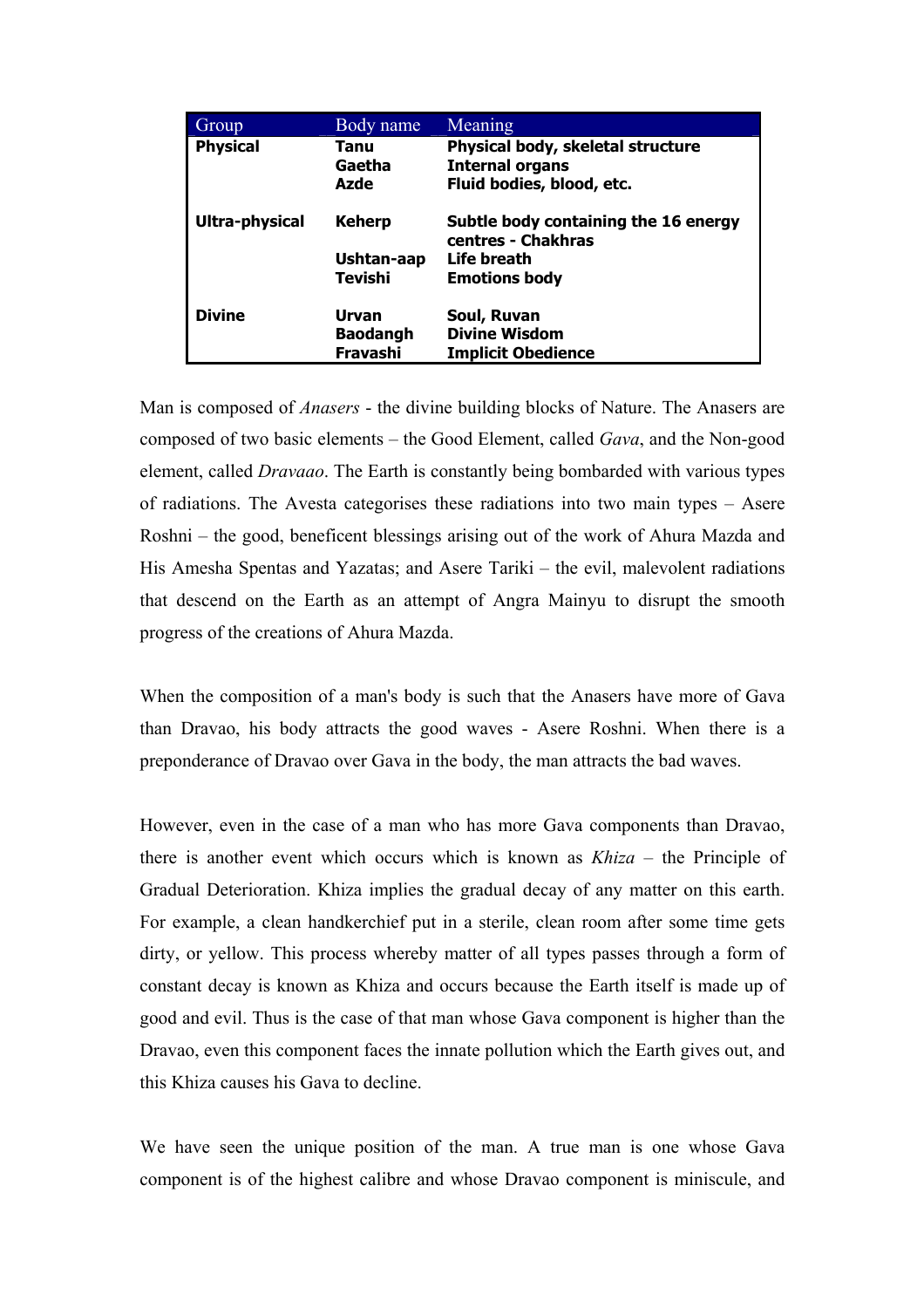kept under strict control. Such a man is an important ally of Ahura Mazda and His Amesha Spentas and Yazatas in their fight against evil. Through his strict practice of the spiritual disciplines (Tarikats) laid down in the Religion, man keeps the attack of Druj Nasu at bay. His heightened state of consciousness keeps him ever alert to fight against the onslaught of evil in any form. Yet even this highly advanced spiritual entity and ally of Ahura Mazda is subject to the Law of Khiza. Just as a spotless handkerchief gets dirty regardless of how clean an environment it is placed in, so also the Gava component of man's Anasers becomes murky with the passage of time. In case of a specified and unauthorised contact with a dead person, the lofty stature of such an advanced soul is lost. Thus the Bareshnum is to be understood as the process whereby the spiritual batteries of man get recharged, so that he may continue his fight against evil.

The ninth Frakart details the exacting procedure to be followed in the Bareshnum ceremony<sup>5</sup>. It also deals with the different levels and types of payments to be made to the Priests performing the ceremony<sup>[6](#page-15-5)</sup>, the high level and stature of the Bareshnum holder<sup>[7](#page-15-6)</sup>, the benefits of a good Bareshnum to the whole earth and the dangers of giving a faulty Bareshnum<sup>[8](#page-15-7)</sup>.

# *Frakart X: Maanthric solutions for cleansing Nasu*

The previous two Frakarts revealed the different methods in which the physical and spiritual contagion arising out of dead bodies could be contained by diverse means. The tenth Frakart deals with Maanthric remedies. Every Avesta recitation produces several resonances, which are believed to have various effects. There are certain passages of the Avesta which are believed to have very powerful cleansing effects on the Nasu pollution. These are to be recited either twice, or thrice or four times<sup>9</sup>. The tenth Frakart contains a listing of these special Maanthras, which we enumerate below

| Reference         | Avesta                |
|-------------------|-----------------------|
| <b>Yasna 28.2</b> | 'Ahyaa yaasaa         |
| <b>Yasna 35.2</b> | 'Humatanaam huxtanaam |
| <b>Yasna 35.8</b> | 'Ashahyaa aaat        |
| <b>Yasna 39.4</b> | 'Yathaa tūi           |
| <b>Yasna 41.3</b> | 'Hūmaaim thwaa        |
| <b>Yasna 41.5</b> | 'Thwoi staotaaraschaa |
| <b>Yasna 43.1</b> | `Ushtaa ahmaai        |

#### **The Bish-aamrūta Maanthras[10](#page-15-9)**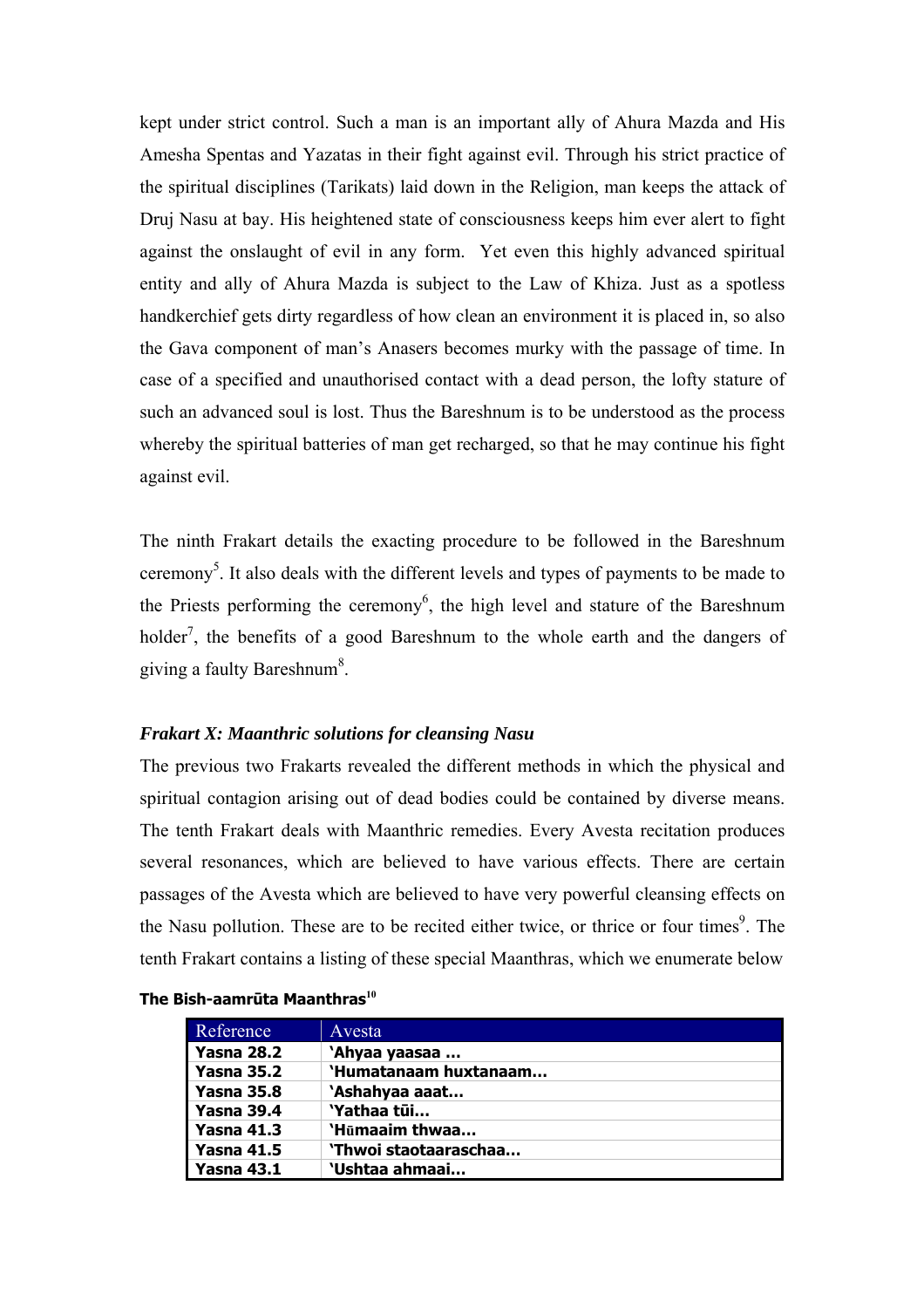| Yasna 47.1        | 'Spentaa Mainyu    |
|-------------------|--------------------|
| <b>Yasna 51.1</b> | 'Vohu xsathrem     |
| Yasna 53.1        | 'Vahishtaa ishtish |

#### **The Thrish-aamrūta Maanthras[11](#page-15-10)**

| Reference         | Avesta                |
|-------------------|-----------------------|
| l Yasna 27.14     | 'Ashem vohu           |
| Yasna 33.11       | 'Ye sevishto          |
| <b>Yasna 35.5</b> | 'Huxsathrotemaai baat |
| <b>Yasna 53.9</b> | 'Duzverenaaish vaesho |

# **The Chathrush-aamrūta Maanthras[12](#page-15-11)**

| Reference          | Avesta              |
|--------------------|---------------------|
| <b>Yasna 27.13</b> | 'Yatha Ahu Vairyo   |
| <b>Yasna 34.15</b> | 'Mazdaa at moi      |
| <b>Yasna 54.1</b>  | 'Aaa airyamaa ishyo |

After recounting the powerful Maanthras, the Frakart cautions that these are not to be used alone, but go hand in hand with the methods advised in the previous two Frakarts. The essential requisite is purity – mental, physical and spiritual. The other essential requisite is faith and practice of religion. Finally, the last requisite is an active conscience, the willingness to immediately accept a wrongdoing and make amends for it.

Thus the tenth Frakart shows man the four step approach to his Frašōkereti, through

- 1. Maanthras
- 2. Purity
- 3. Religious practices, and
- 4. An active Conscience

# *Frakart XI: Divine Blessings solutions for cleansing Nasu*

The Earth is being constantly bombarded by different cosmic radiations. Among these are the beneficent blessings which are showered by the Augmented Nature. The blessings also have a great cleansing effect on the earth and its inhabitants. The mysterious working of these blessings is enumerated in detail in the eleventh Frakart. Who are the various divine personages that go to great efforts to shower their benedictions on man and the Earth? What efforts can man put in so as to lessen the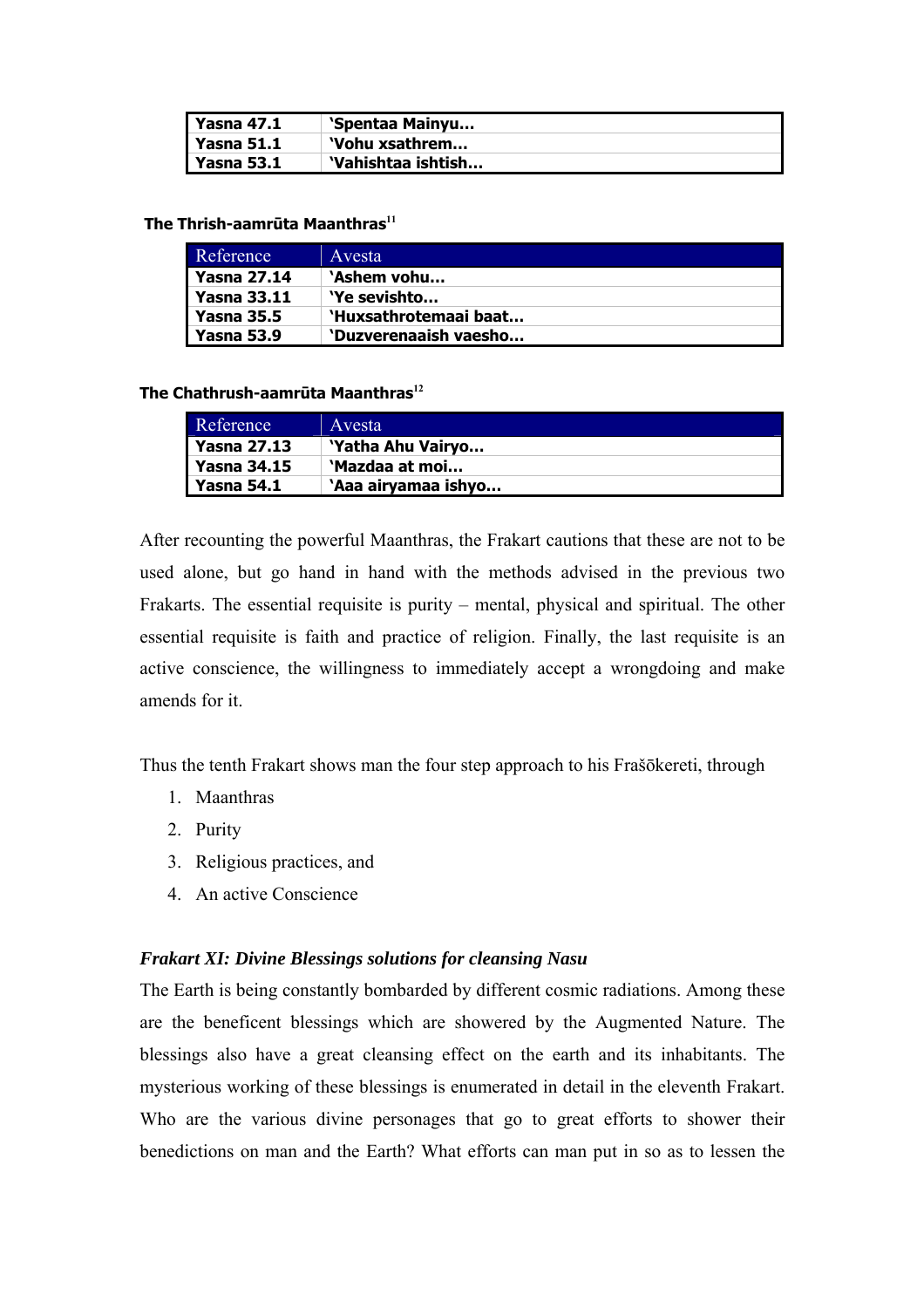burden of these divine personages? And what shall man get in return for easing this burden? These are the questions that are answered in the eleventh Frakart.

The collective divine personages who shower their blessings on the earth and man are called in this Frakart as *'vispa vohu mazdadhaata ashachithra.'* [13](#page-15-12) - All the good creations, created by Mazda, from the fountain source of righteousness. These blessings are transmitted down to the Earth by the agency of the Sun's rays, the moon and the stars. In doing so, these divine entities face considerable burden. The Frakart reveals that man can ease this burden to a great extent, by helping the divine personages, through the recitation of certain Maanthric prayers. These various compositions are also given in the eleventh Frakart. These efforts of man result in the failure of the assistants of Angra Mainyu to create chaos and confusion on the Earth through the agency of Druj Nasu and other contaminants. As a result of these efforts, man moves one step closer to his Frašōkereti.

# *Frakart XII: The Mithra of the Deceased as a solution for cleansing Nasu*

The contents of the twelfth Frakart have been generally misunderstood to contain details of the periods of mourning for various departed relatives. However, after our understanding of the Vendidad as the master key of Zarathushtra to help man earn his Frašōkereti and convert the bitim state of the world to the pourvim state, we can better understand this Frakart.

So far, the Vendidad has shown the different ways in which man can help cleanse the earth using various tools. However, the twelfth Frakart has a very different tool – the work of the deceased towards helping man attain Frašōkereti. After a person dies, his Urvan, along with the other divine bodies, spends a certain amount of time in trying to undo the effects of the bad thoughts, words and deeds the person committed in his life. At this time, the relatives of the deceased person must bear the responsibility of performing the various after death ceremonies which propel the Urvan towards working faster towards this goal. This responsibility of the living towards the dead is allegorically mentioned in the twelfth Frakart as the different periods of mourning $<sup>14</sup>$ .</sup>

After this time, the Urvan attains a very high state of consciousness and desires to join the working of the Augmented Nature, to help Ahura Mazda further the Will of the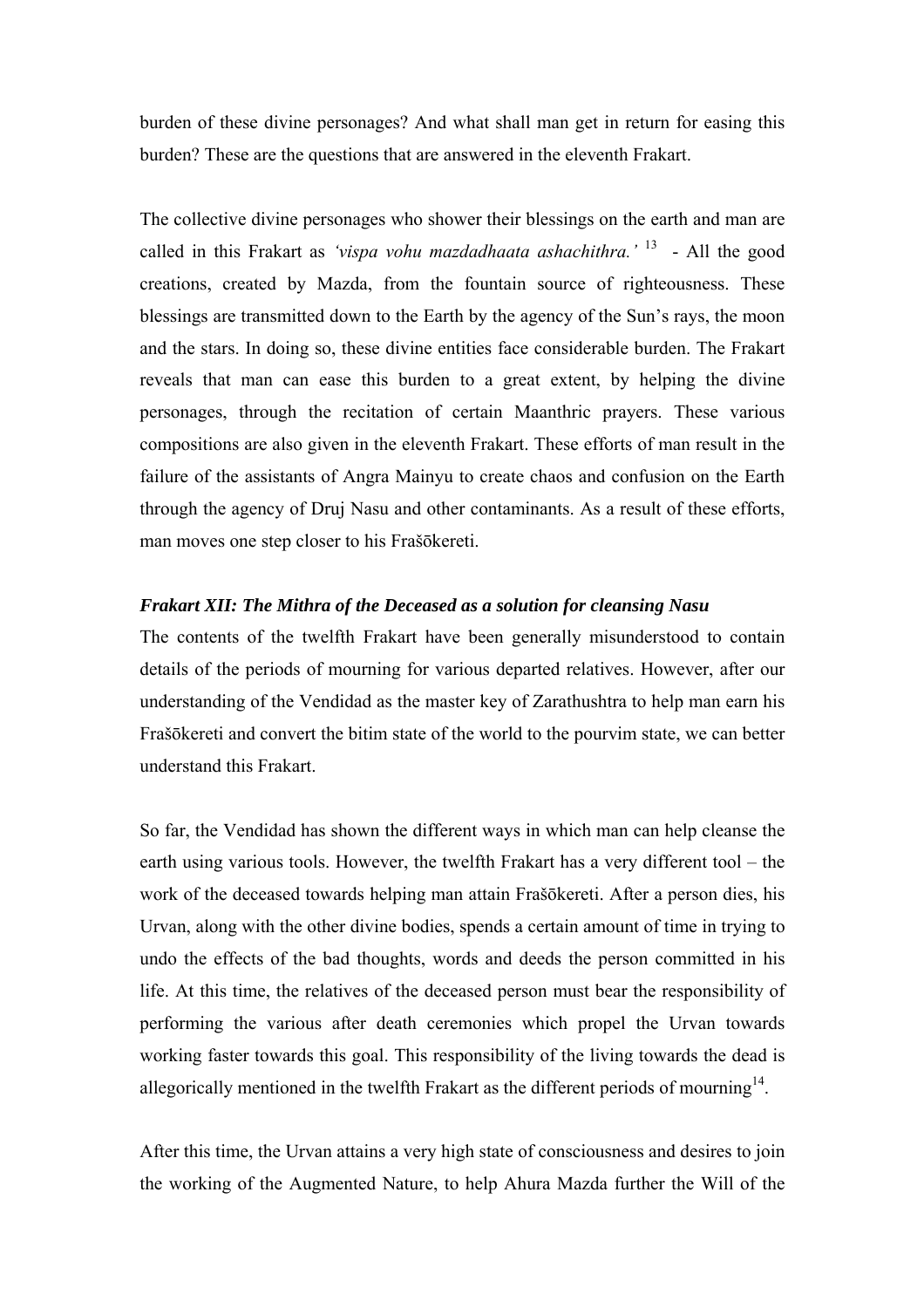Lord. Now the Urvan of the deceased plays an important part in Nature's quest to make both man and earth work towards removing the last vestiges of the Primeval Evil from their Urvan. The mysterious working of the thoughts of the Urvan – also called Mithra is enumerated in this Frakart.

# *Frakart XIII: The Svan family and its role in cleansing Nasu*

Frakarts three to twelve dealt with issues relating to the cleansing of man and his environment through various agencies. The thirteenth Frakart now deals with the help of another of nature's most important tools – the creatures belonging to the Svan family, loosely identified with dogs. The Avesta term Svan is derived from the root *√as* or *√su* 'to go fast (for help)'. Just as the living dog is the living man's best friend and loyal companion right to the end, so also the Urvan of the dog in the best friend and loyal companion of the Urvan of man to the very end of his Frašōkereti. The Svan category of animals is hence those that strive to help the Augmented Nature attain the goal of Frašōkereti at the earliest. This Frakart deals entirely with the role of different categories of the Svan creatures, the varied work they do, their spiritual and physical opponents from the camp of Angra Mainyu and the grievous harm that accrues to one who would dare to harm these creatures.

Existing studies have concentrated on the physical part of the contents of this Frakart, pointing out the ecologically helpful role that some of the animals play, and the ecologically disruptive role their opponents play. However, there is a need to move away from this obvious reading and look at the deeper meaning attributable to these creatures – their role as important allies of man and the Augmented Nature in furthering the aim of ultimate Frašōkereti.

The Frakart begins with the enumeration of the *Vanghaapara[15](#page-15-14)* creature of the Svan family, today identified as the hedgehog. This creature is the chief ally of Spenta Mainyu, killing thousands of noxious creatures during the night which may harm the objectives of the good side. Its usefulness in the physical context is also well known. When the Arabs invaded the province of Sistan, the Zoroastrians of Sistan agreed to lay down their arms on several conditions, one of them being that the Arabs would not hurt or kill the numerous hedgehogs they possessed. Every household had a pet hedgehog, which was used extensively to keep rodents and pests, which were present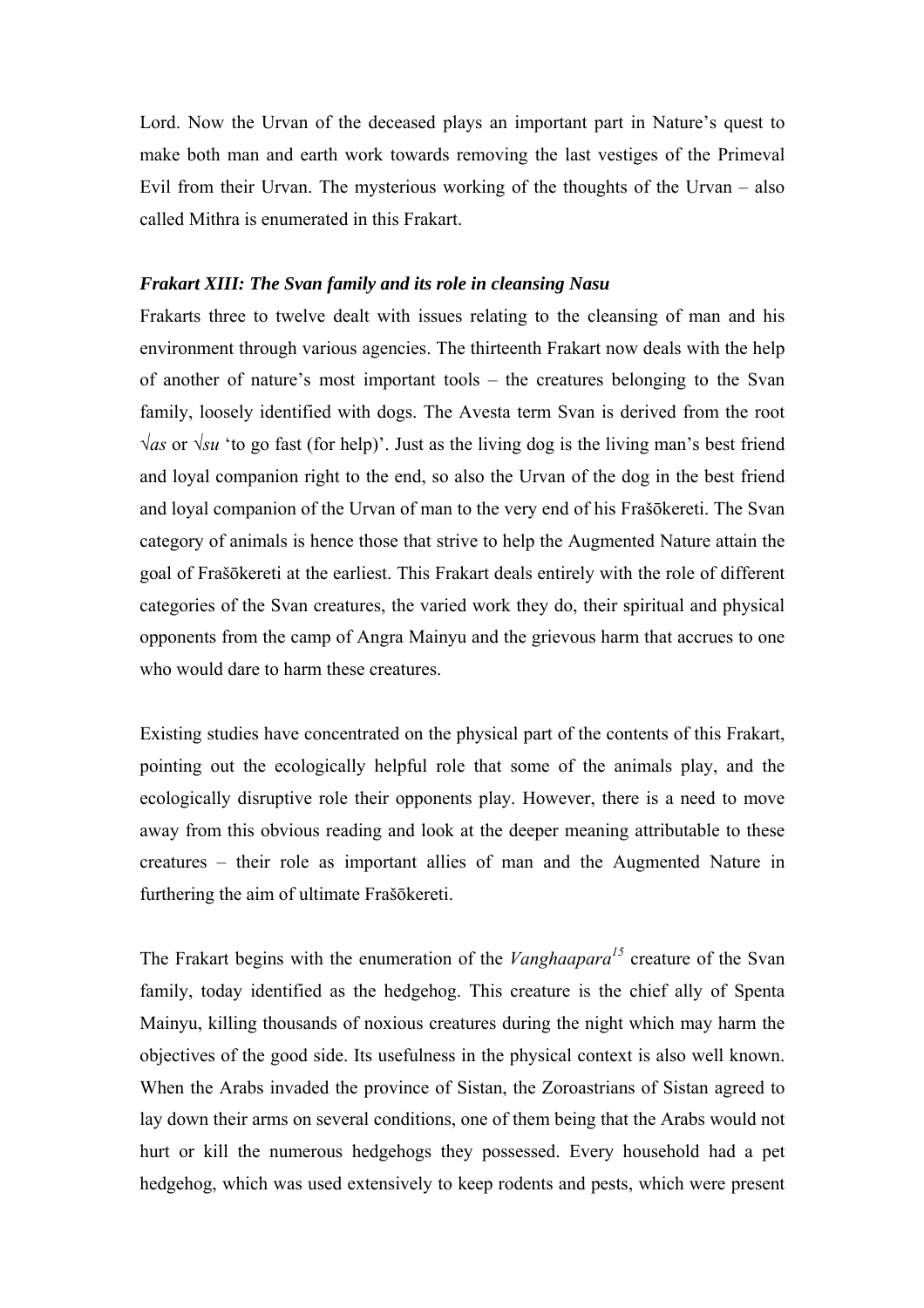in overwhelming numbers in Sistan in check<sup>16</sup>. It is a testament not only to is physical utility but also to its deep spiritual import that the sin of killing a hedgehog was considered so heinous than it would condemn the soul of the murdered for nine generations.

In total opposition to the Vanghaapara creature exists the evil creation of Angra Mainyu called *Zairimyangura*, today identified with the tortoise or rodent family. The derivation of the word itself suggests its evil ancestry. *Zairi* – green, greenery, fodder; and *angura* – to devour, to eat; hence a creature which devours precious fodder, a parasite. The physical attributes also point to the spiritual constitution of this creature as an ally of Angra Mainyu. Hence great merit is attached to killing of this creature.

In a similar way, the Frakart details the different creatures of the Svan family which play an important role in the progress of man and the Earth. Different levels of punishment and atonement are given for the folly of killing any of these precious creatures. The Frakart also gives, in an allegorical way, the procedure to be followed when the dog who is an important ally of Spenta Mainyu becomes uncontrollable and starts suffering from madness. The physical madness is a manifestation of the temporary success of Angra Mainyu over him, and hence suitable steps must be taken to put the dog out of its misery. These are detailed in the latter parts of the Frakart<sup>17</sup>.

The Frakart also gives an interesting listing of the qualities of the dog, and how close it comes to humans. The Frakart says the dog has much of the qualities of a priest, a warrior, a farmer, a minstrel, a thief, a carnivorous creature, a courtesan and finally, a child<sup>18</sup>. The deeper meaning to this listing is to show that like humans, sometimes the dog may also tend to forget its duties and behave in an improper manner.

Finally, after dealing with the life of the dog, the Frakart then leads to the role of the  $\log$  after its death<sup>19</sup>. After its death, the Urvan of the dog moves to the fountainhead of the Waters, deep on the ocean bed, where it joins other such souls. One thousand such male Urvan of the dog unite to form the magnificent creature called the Udra – the Water Dog, identified today as the Otter. The Otter is the physical manifestation of that great spiritual entity which is one of the most powerful aides of Spenta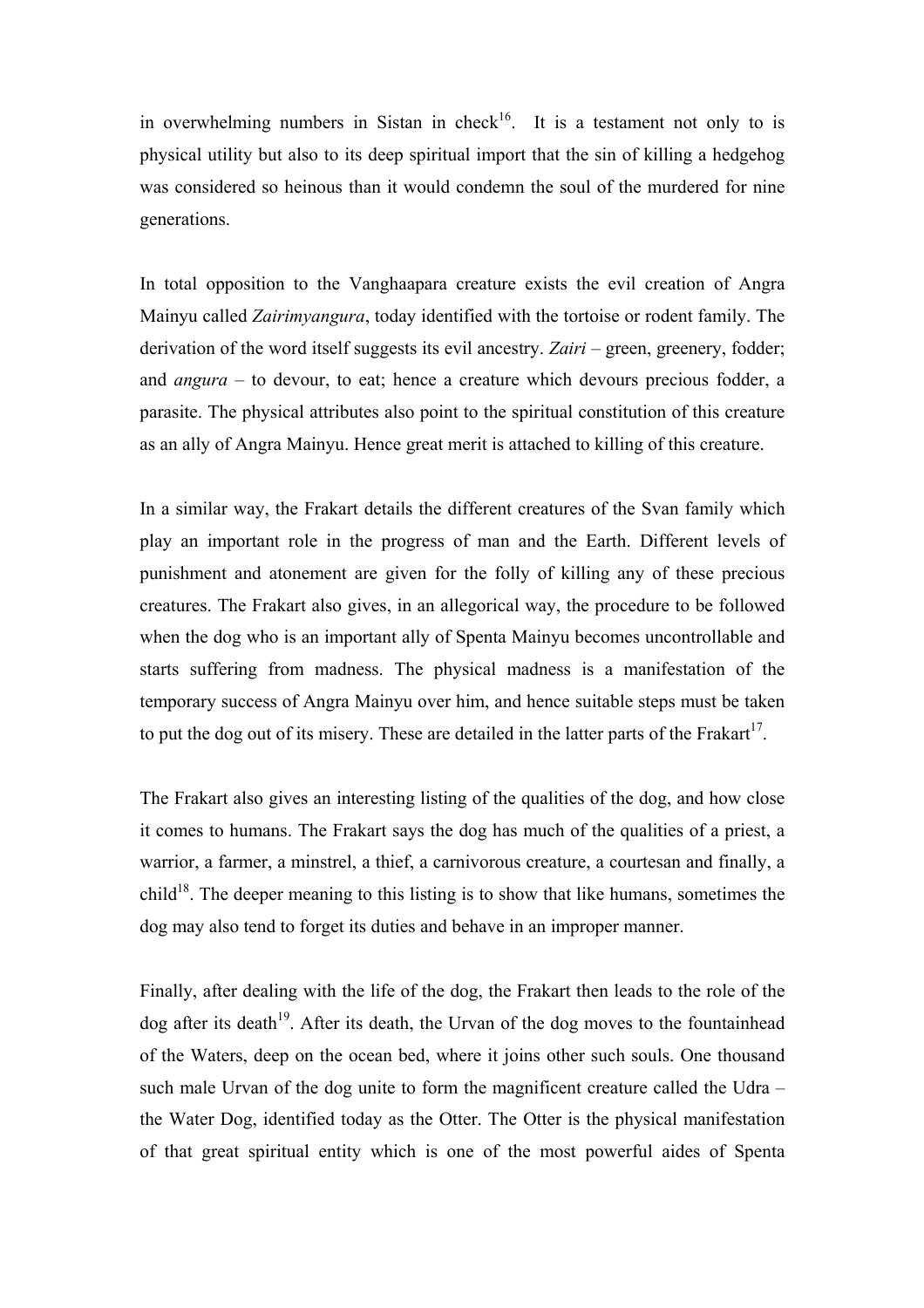Mainyu. The most heinous sin a man can commit is to kill this magnificent creature. His pastures will dry out, and there will be famine on his lands.

# *Frakart XIV: The Udra - Otter and its role in the plan of the Vi-Daeva-Data*

The preceding Frakart introduced the Udra – the sea dog, or the otter as one of the most important creations and allies of Spenta Mainyu on this Earth. The male Udra is the collective culmination of the Urvan of one thousand male dogs and the female Udra is the culmination of one thousand female dogs. Hence the importance of a pair of Udra is similar to that of one two thousand dogs on the earth. We are aware that three fourths of the earth is covered by water. Just as man and other animals of the Svan group work on the land to limit and destroy the influence of Angra Mainyu and his associates, so also it is the role of this magnificent animal to keep the evil influence of Angra Mainyu away from the waters and its numerous inhabitants. Hence the area of influence and the power of the Udra needs to far greater than that of man and the Svan groups on the land. For this reason, the preceding Frakart describes the creation of the Udra as the collection of one thousand dogs.

Given the importance of the Udra to the whole mission of man to dissolve his Primeval Ego and achieve Frašōkereti, it would be a sin of unbelievable proportions to kill this animal. The previous Frakart said that he who kills an Udra brings about a drought that dries up pastures. The sweetness and fertility goes out from that land, its healing and health giving powers vanish, and the growing of corn and grain is not possible<sup>20</sup>. The man who kills the otter realises the extent of his terrible deed only when he realises that people are dying of hunger, that famine is ravaging the entire area because of his misdeed. As this realisation dawns upon him, the man experiences such pangs of remorse and regret that he loses his sanity and becomes insane with his grief. It is indeed better for other men to put him out of his misery than to let him live in that berserk state. Hence the previous Frakart says that other men should slay the killer on the same spot and special ceremonies should be done in honour of the killed  $Udra^{21}$ 

But the damage due to the killing of the Udra is done. However, it is possible to allay the damage in some way. In the section **[Error! Reference source not found.](#page-15-0)** we saw that there are three ways in which a transgression can be redeemed.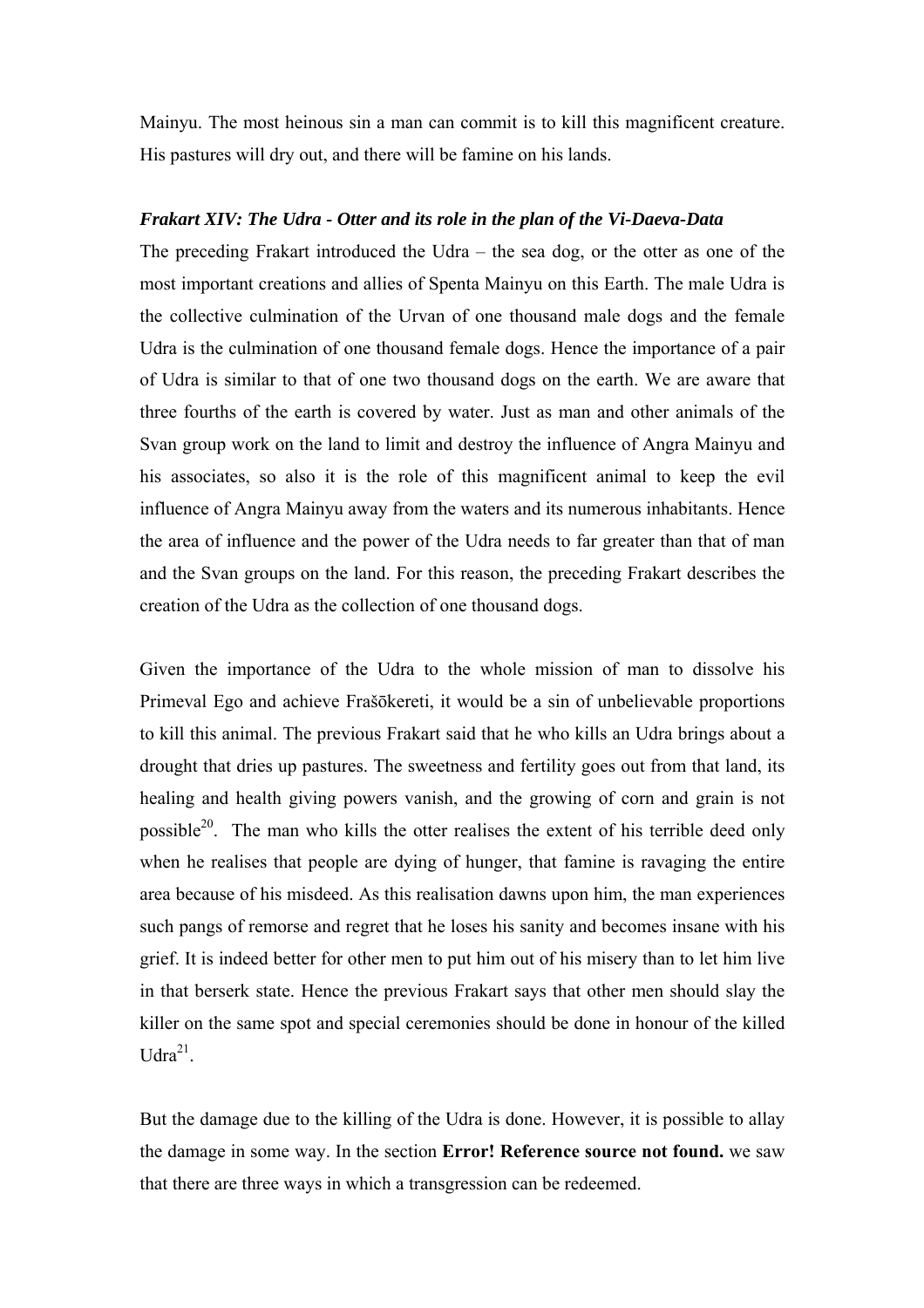- 1. Through monetary contribution towards public works: Xwastak
- 2. Through the Horse-whip and the Obedience Whip: Aspahe-ashtraya and Sraosho-caranaya.
- 3. Through Purifying Processes: Yaozdaathri

The fourteenth Frakart is simply an enumeration of the different types of redemptory punishments that the killer of the Udra has to undergo in order to allay the damage he has done. The listing of the various public works the killer has to contribute to, the different number of obedience creating pangs of conscience he has to bear, and the various purifying processes he has to pass through form the subject matter of this Frakart. The wide span of these deeds, the enormity of the punishments and their incredibly expensive nature give a faint idea as to the kind of grievous harm a man causes if he kills the Udra.

# *Frakart XV: The symbiotic relationship between Man & the Animal Kingdom*

We have seen in the previous Frakarts the important and unique role that man has to play in the universal mission of removing the last vestiges of the Primeval Ego from the fragmented Urvan and leading it, and through it, himself to ultimate collective Frašōkereti. In this important role, man assumes the role of a Trustee for the fragments of the Urvan in the lower animal, vegetable and mineral kingdoms, working for these fragments and attracting them to himself, ultimately amalgamating them within him and moving forward.

In this role, one of the most important allies of man in the dog and other members of the Svan family. The work these creatures do and their importance has been outlined in the preceding Frakarts. Thus man and animal have a deep symbiotic relationship. It is necessary to strengthen and nurture this relationship for the mutual benefit of both. The practice of the religious tenets and traditions as given in the Vendidad and other scriptures aim to do this. As man progresses on the path to spiritual Frašōkereti he realises the importance of this relationship and takes special pains to take care of the creatures of the animal kingdom working on the side of Spenta Mainyu.

However, since man has been given the freedom of action, many times he chooses the wrong path and commits sin. We have seen that are various degrees of sins, some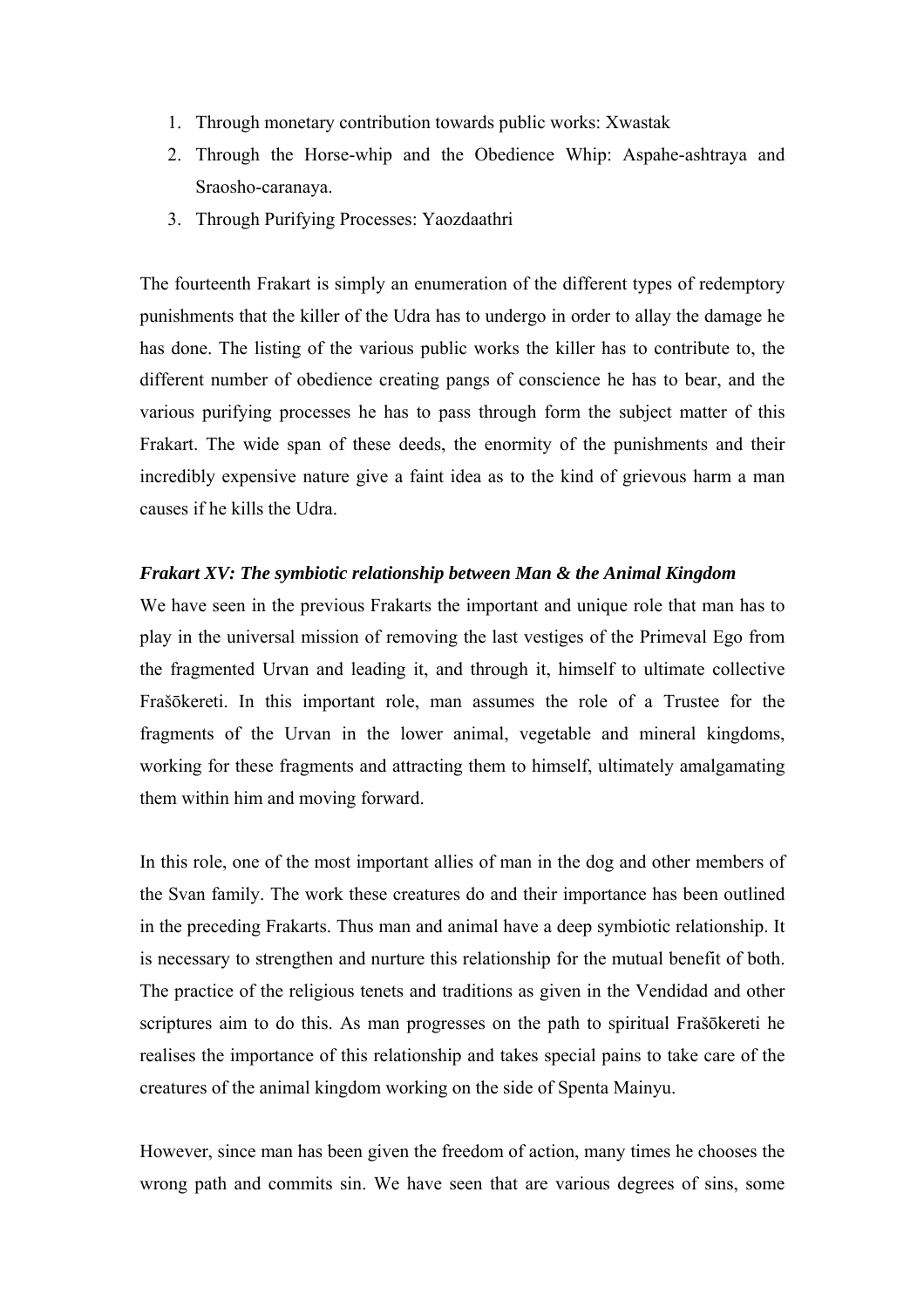redeemable and some not. When man takes the reckless path and commits some of the most heinous sins, he and his Urvan are doomed to an existence on this earth for a very long time. In the same way, the fragments of the Urvan of such men of sin also have to remain in an unenlightened state till the man realises his blunders and comes back to the path of religion.

The fifteenth Frakart details this. The contents of this Frakart reveal the 5 sins which are of the most heinous nature, by committing which man condemns himself to a long period of existence on the earth<sup>22</sup>. After committing those sins, it is the bounden duty of that individual to undertake certain responsibilities towards those he has wronged<sup>23</sup>. The Frakart then traces the symbiotic relationship between man and animal, and underscores the need for man to act as a Trustee of the lower kingdoms. This onerous responsibility is presented in the Frakart in the allegory of taking care of a pregnant bitch in various forms. Finally the Frakart lists the danger of mistreating creatures of the Svan family, and thereby condemning oneself to a longer road to Frašōkereti.

# *Frakart XVI: Airborne pollutant threats*

After tracing the symbiotic relationship between man and the animal kingdom, the next Frakart deals with certain airborne pollutant threats that could hamper the working of the Augmented Nature and man on this earth. We have seen earlier that each person has certain degrees of potentialities of sin within himself. In certain conditions and situations, these potentialities can get converted into bull blown threats. At these times, it is important to segregate such people and treat them in a manner different from normal times.

The condition of menstruation in women is one such situation which has been identified in the Vendidad as being susceptible to pollutant threats. In this situation, the weakened physical, emotional and spiritual state of the woman makes her vulnerable to the attacks of Angra Mainyu and his associates in myriad ways. Should she continue with her normal duties, it is possible that her weakened state could precipitate an attack from Angra Mainyu which can cause damage not only to her but also her entire family and environment which she would otherwise nurture. Hence a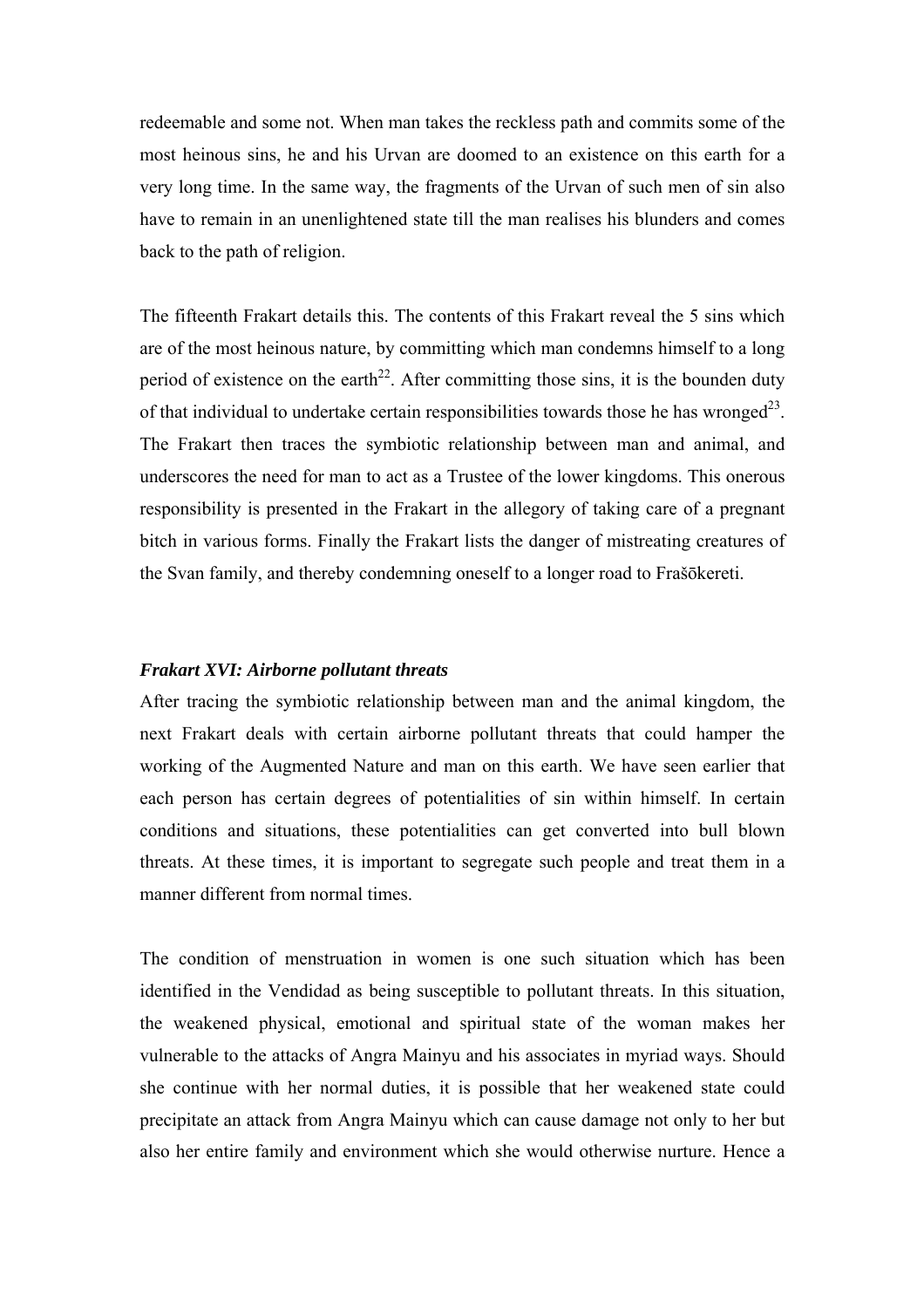state of abstinence from normal household duties has been prescribed, not only in the Zoroastrian religion but also in all other faiths.

The sixteenth Frakart deals with these issues and lays down the procedures to be followed by a woman in this condition. It prescribes the special care that these women should be lavished with, the kind of diet that should be given and the limits of seclusion that should be maintained in order to contain the spiritual threat that emanates from her. It also classifies as a very serious sin any attempt to have marital relations with a woman in such a state.

The contents of this Frakart have to be seen in the general context of the plan of the Vendidad to convert the earth from its bitim state to the pourvim state and aid in the early Frašōkereti of man.

# *Frakart XVII: Hikhra pollutant threats*

The preceding Frakart dealt with the situation of a woman in menstruation and the spiritual threats that may accrue to her. Just as a woman is in a heightened state of spiritual danger during that time due to her weakened state, there are also several other occasions when men may cause their potentialities of sin to multiply manifold. These situations give rise to a particular type of pollutant threat, called Hikhra Druj. Hikhra Druj arises out of the act of shaving or cutting bodily hair and paring nails – essentially disconnecting dead matter from the living body. If this dead matter is not disposed off in an environmentally sound way it may cause damage not only to the man in question but also his surrounding environment.

The seventeenth Frakart deals with this issue and lays down the guidelines to be followed when cutting or shaving hair or paring the nails. It also contains several Maanthric compositions that need to be recited after the acts in order to cleanse the pollutant threat arising from the act. This is again to be seen in the sense of man's continuing mission to convert the Earth from its bitim state to the pourvim state, and quickly earning his Frašōkereti.

#### *Frakart XVIII: Miscellaneous Druj & Nasu pollutant threats*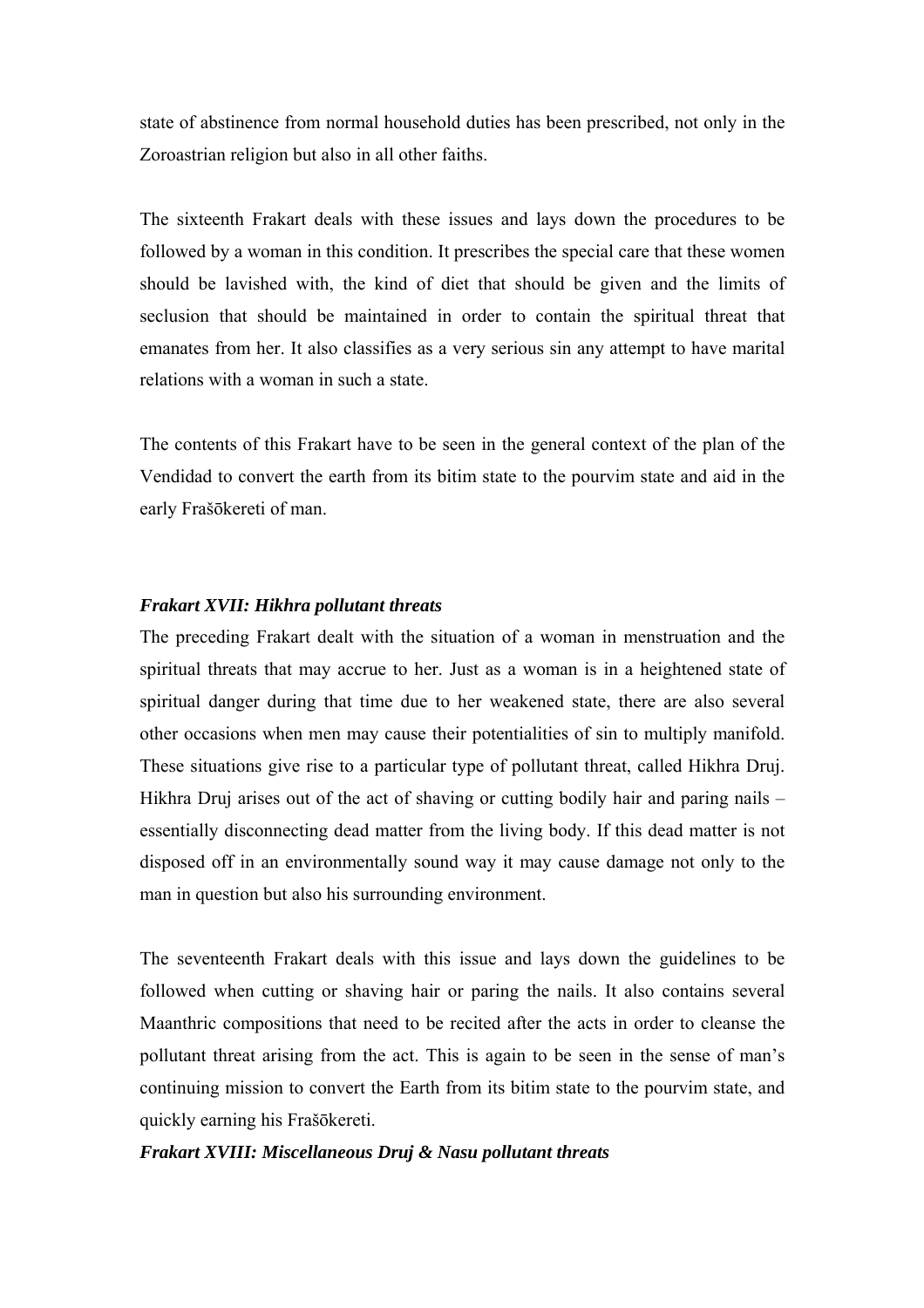The process of earning man's and the Earth's Frašōkereti is dependant on the behaviour of several key influencers. When these important personalities work in accordance with the plan of Ahu, the process of earning Frašōkereti gets put on the fast track. However, should these influencers fail to discharge their duty in the manner expected of them, if they were to start falling prey to the wiles of Angra Mainyu, then the process of moving towards the ultimate Frašōkereti is greatly compromised. The speed gathered earlier now slows down to a crawl and both man and Earth languish in sin for longer periods of time.

The eighteenth Frakart deals with these influencers and describes how the failure to discharge their expected duties can derail the process of Frašōkereti. The Frakart gives particulars about each of these influencers; how they may become positively disposed towards Angra Mainyu; what damage this move causes to the process of Frašōkereti; and the remedies for getting them back on to the right track.

The main influencers who speed up the process of Frašōkereti are the *Athravans* – the Priests. When they follow the true path and help others, the process of salvation is hastened. However, when the Athravan falls prey to the wiles of Angra Mainyu, grave damage is caused. This damage and details of the false Athravan are detailed in the first section of this Frakart<sup>24</sup>. The actions of the  $A\check{s}mog$  – the heretic are another key destroyer of the speedy process of Frašōkereti which are described<sup>25</sup>.

When the catalysts of Frašōkereti themselves fall prey to Angra Mainyu, certain other agencies of the Augmented Nature step in to repair the damage. The primary such repairers are the two co-workers of the Yazata Sraosha: The bird *Parodarš* – the bird that foreshows the coming dawn – the cock; and *aatarš* – Fire, the son of Ahura Mazda. The second part of the eighteenth Frakart<sup>26</sup> deals with the working of these two agencies of the Augmented Nature and shows how they repair the damage inflicted by the renegade priest and the heretic.

The third section of the Frakart contains a highly allegorical conversation between the Yazata Sraosha and the Demoness of Pollution – Druj Nasu<sup>27</sup>. This conversation reveals that the forces of Angra Mainyu get multiplied exponentially when man commits several evil actions. These actions when viewed in isolation would not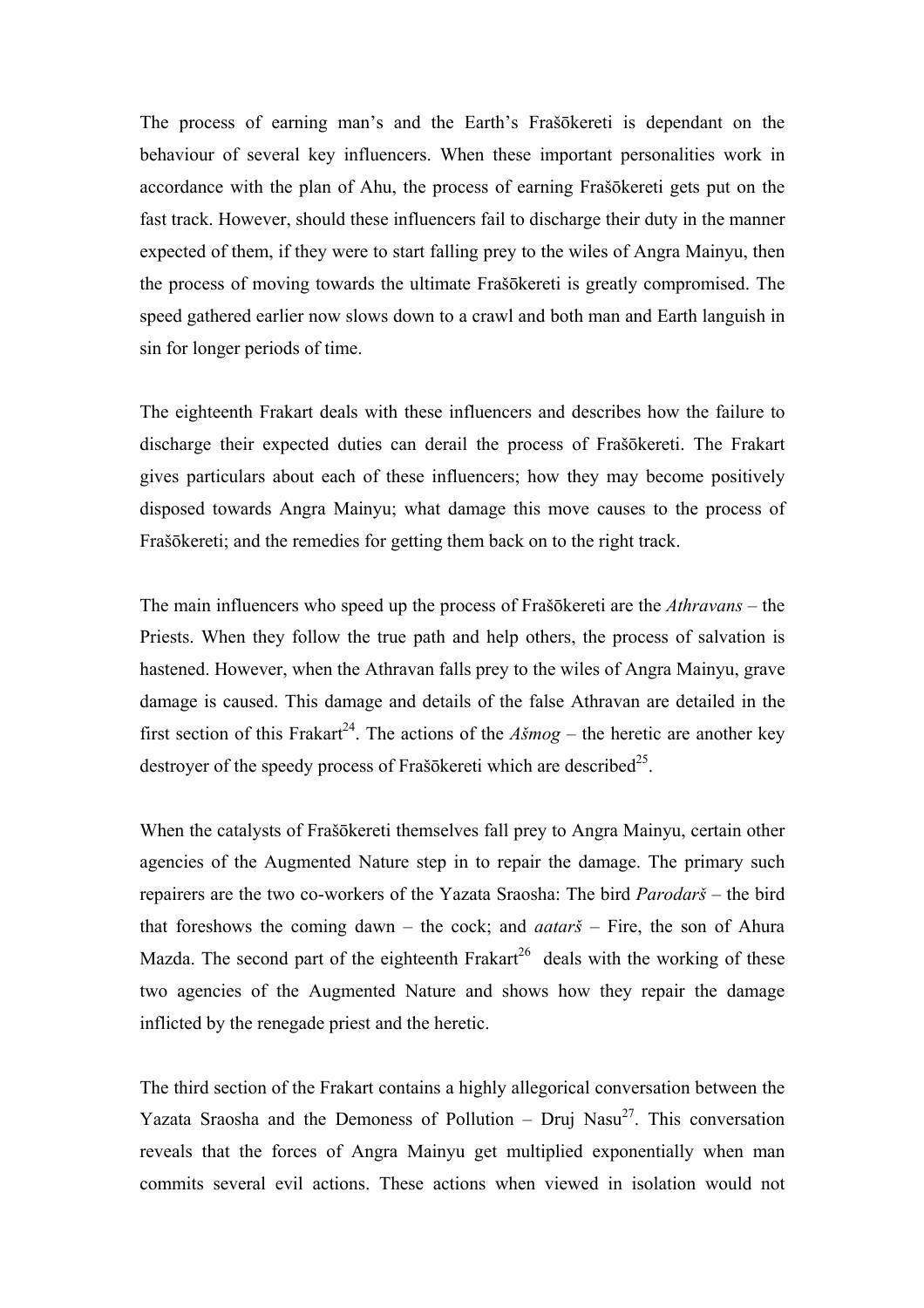normally seem to be heinous. However, they have within them the seeds of potentiality of even worse sins. The Druj Nasu is shown to become pregnant with these seeds of potentialities, giving birth to large broods of fresh pollution. This passage reveals a very important message of the Vendidad: sins should never be viewed in isolation. Each sin has a potentiality within it to make a person commit even more sin. The process of multiplication is very rapid – even of geometric progression. Hence transgressions need to be viewed in a holistic manner, not merely contending with the fact that it is a minor sin, but taking into account that this sin is merely a stepping stone, a launch pad for even greater sins.

The final section of the Frakart deals with the importance of preserving the genetic and ethnic uniqueness of each community, and details the harmful effects of mixing the genetic material with other communities through intercommunity marriages and unlawful liaisons<sup>28</sup>. Once again, this admonition is to be viewed in the holistic concept of how such actions derail the process of Frašōkereti and make man work harder and longer till he finally meets his Creator.

 $<sup>1</sup>$  Frakart V. 1-7</sup>

 $\overline{a}$ 

<sup>14</sup> Frakart XII. 1-20

<sup>16</sup> Yaqout, Dictionnaire de la Perse, p. 303 quoted in Sacred Books of the East.

 $2$  Frakart V. 8-9

<sup>3</sup> Frakart V. 15-20

<sup>4</sup> Frakart V. 21-44

<sup>5</sup> Frakart IX. 1-36 6 Frakart IX. 37-42

<sup>7</sup> Frakart IX. 43-44

<sup>8</sup> Frakart IX. 47-57

<sup>9</sup> Known as the *bish-āmrūta, thrish- āmrūta and cathrush- āmrūta* 10 Frakart X. 4

 $\frac{10}{11}$  Frakart X. 4

<sup>12</sup> Frakart X. 12

 $^{13}$  Frakart XI.  $1\,$ 

<sup>&</sup>lt;sup>15</sup> Literally, one with the shining and prickly back

<sup>&</sup>lt;sup>17</sup> Frakart XIII. 29-38

<sup>18</sup> Frakart XIII. 44-48

<sup>&</sup>lt;sup>19</sup> Frakart XIII. 50-56

<sup>20</sup> Frakart XIII. 52

<sup>21</sup> Frakart XIII. 54-55

<sup>22</sup> Frakart XV. 1-8

<sup>23</sup> Frakart XV. 9-19

<sup>24</sup> Frakart XVIII. 1-6

<sup>25</sup> Frakart XVIII. 7-12